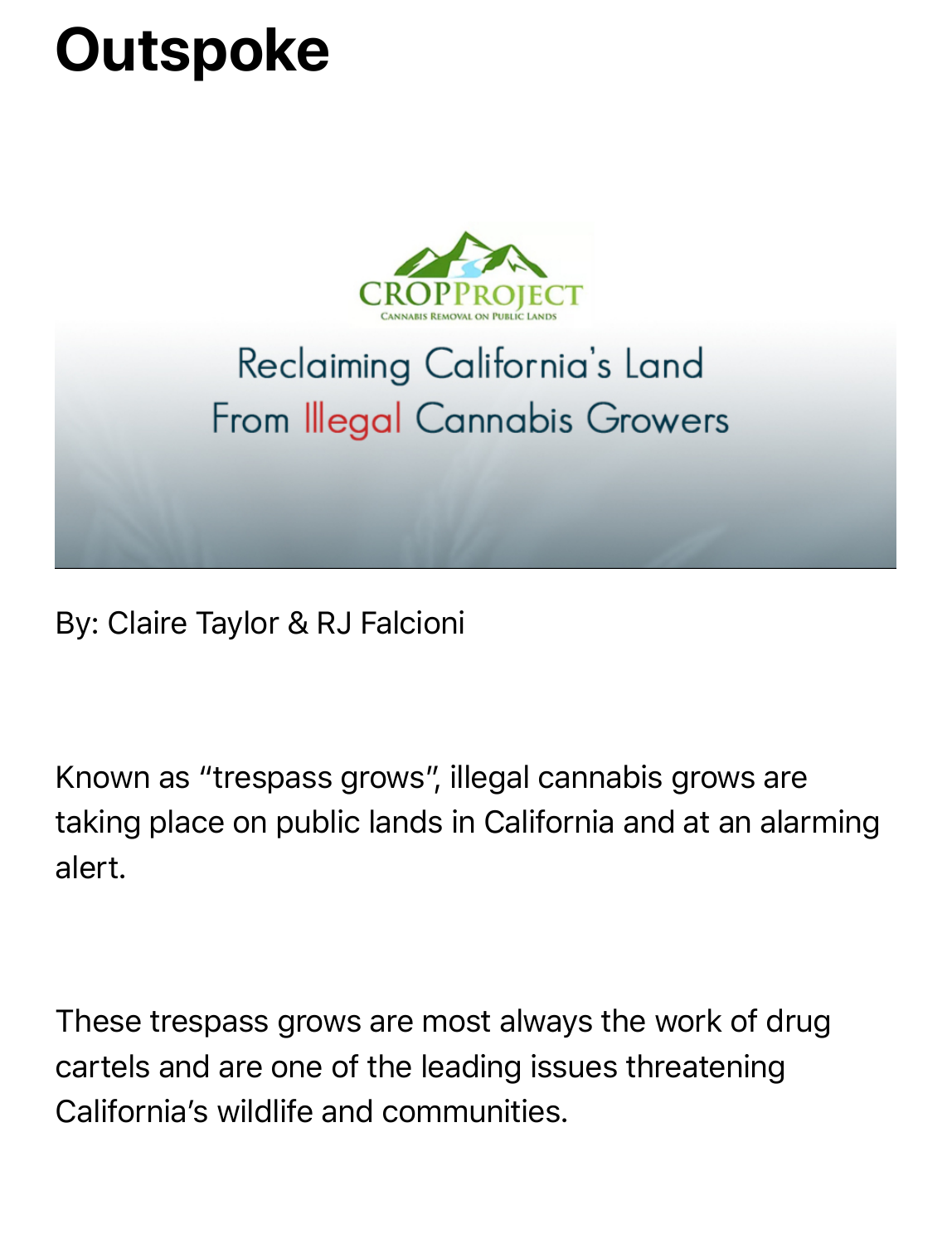As you can imagine, criminals and cartels don't care much about preserving mother nature so the pesticides and herbicides used in these hyper-illegal grows are responsible for contaminating water, killing wildlife and exposing the public to all kinds of toxins.

It goes without saying that the vast majority of cannabis grown in these illegal sites is shipped out of state or used to make black-market vapes destined for the Midwest and East Coast, meaning street buyers are getting dirty weed from dirty sources. While the grows don't directly undercut California regulated producers, they hurt the perception of legal cannabis and hemp markets.

So who's doing something about it? Glad you asked.

The Cannabis Removal on Public Lands or CROP Project is a campaign engineered by the Community Governance Partnership and the California Wilderness Coalition and its leading the charge against trespass growers.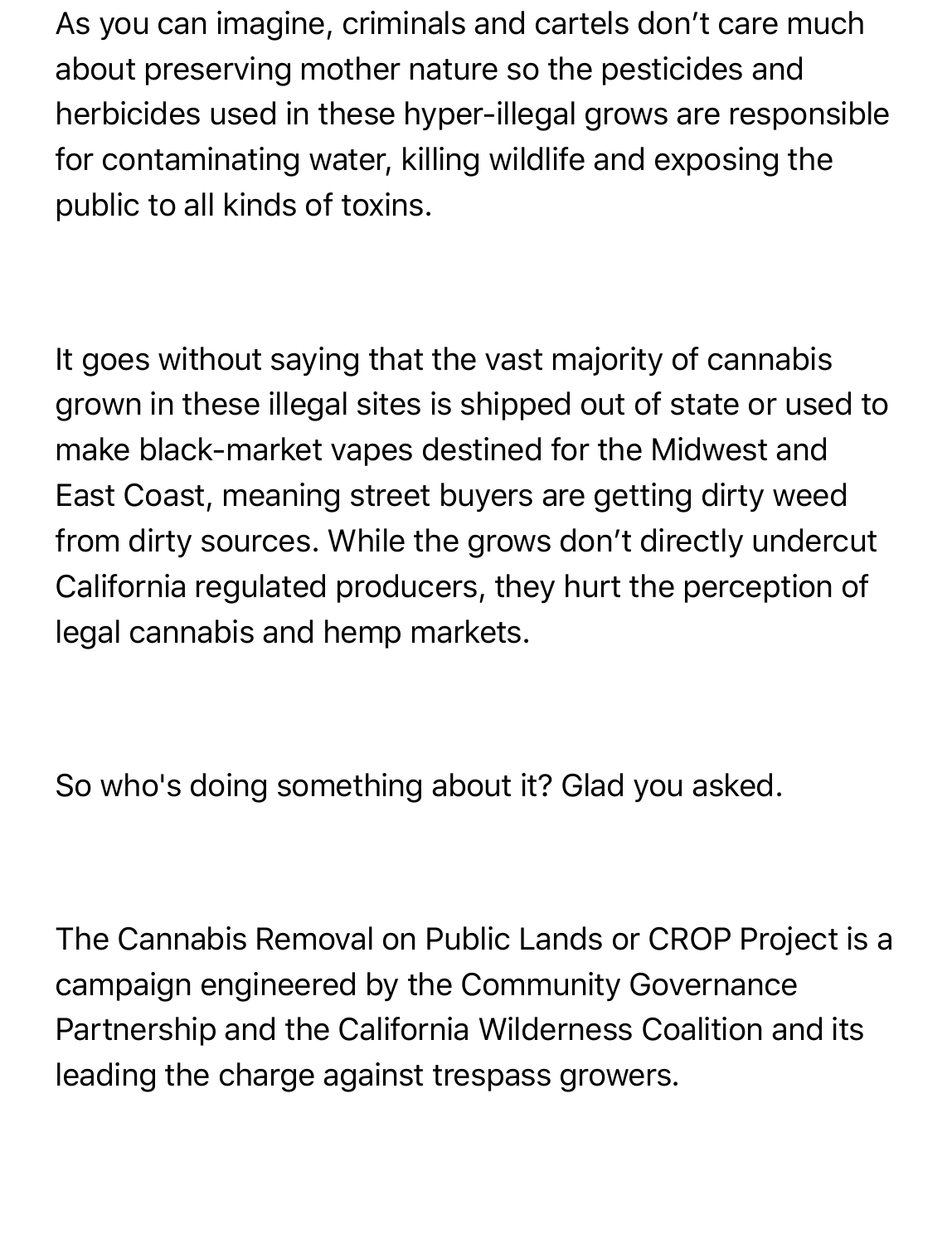CROP's stated goals are to affect a major shift in policy in order to greatly increase state and federal funding to remove the grows, repair the land and increase the amount of enforcement rangers covering millions of acres of public land in Northern California.

We spoke with Jackee Riccio from CROP and she told us some severely alarming stats which put both the size of the issue and the lack of response from both the state and federal governments into crystal clear perspective.

Of all the statistics Jackee referenced, the idea that the Mendo Forest, which is approximately 1 Million acres, until recently a total of 3 enforcement rangers covering the entire property, was by far the most shocking.

Recently the Mendocino Forest added a 4th ranger, meaning that now each ranger is responsible for covering about 250,000 acres. With that much vastness, its nearly impossible to conceive how the enforcement division could ever put these trespress growers out of business.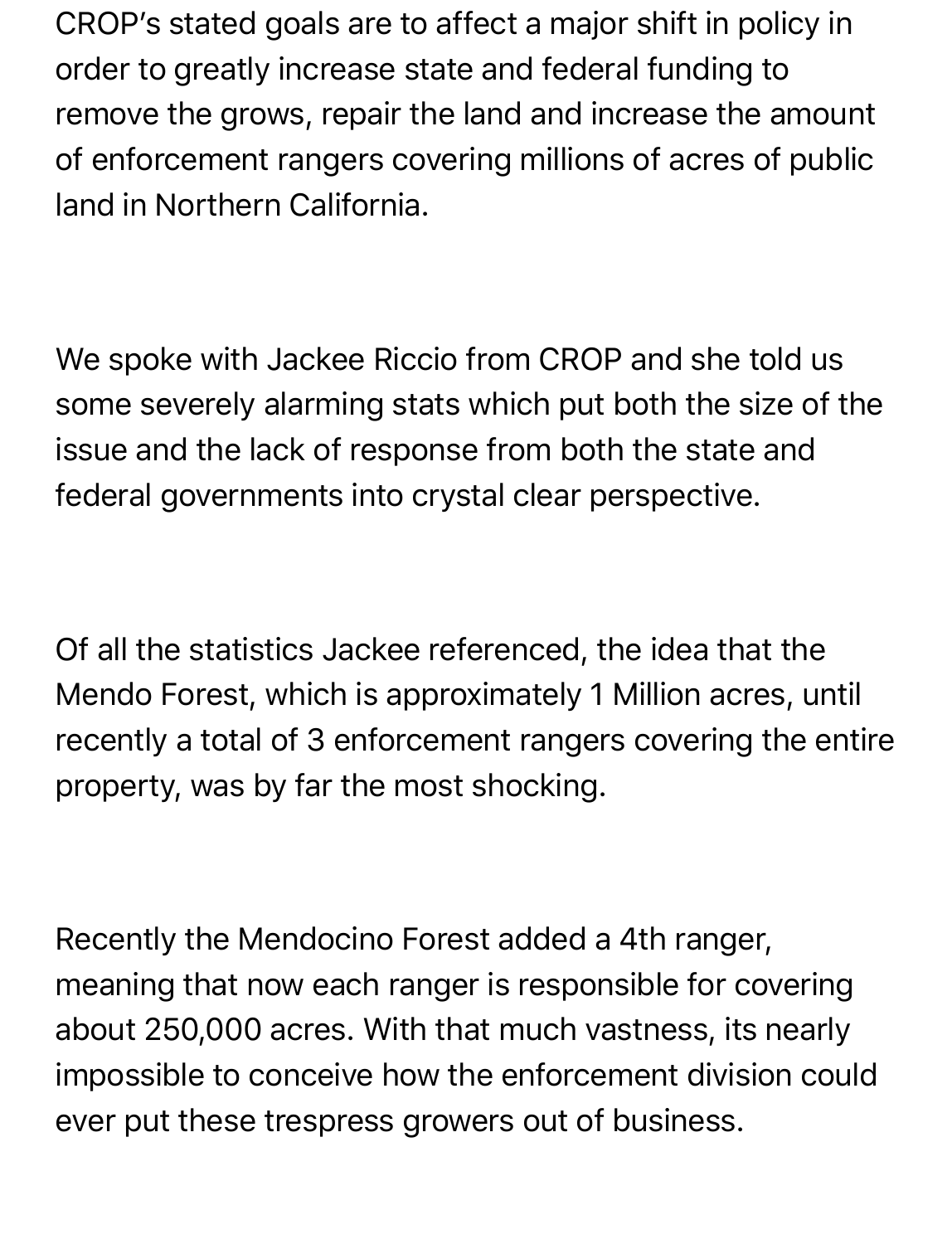With CROP comes hope that both Newsom and the federal government will hear the demands of the people and turn attention and funding to put an end to these crime-funded, pesticide-ridden grows.

With the recent raids throughout the state on unlicensed, private grows, one can't help but wonder why more money isn't put into reclaiming land and catching the dangerous, reckless criminal organizations behind these trespass grows instead of harassing non-violent legacy growers.

Jackee was quit to point out that CROP has nothing to do with the raids on private lands and stresses CROP is only focused on preventing illegal grows on public land.

To aid in their efforts, the CROP Project has created a diverse advisory board including prominent voices from the cannabis industry and elected officials, environmentalists, and members of several government agencies.

Together, CROP is working with local communities, licensed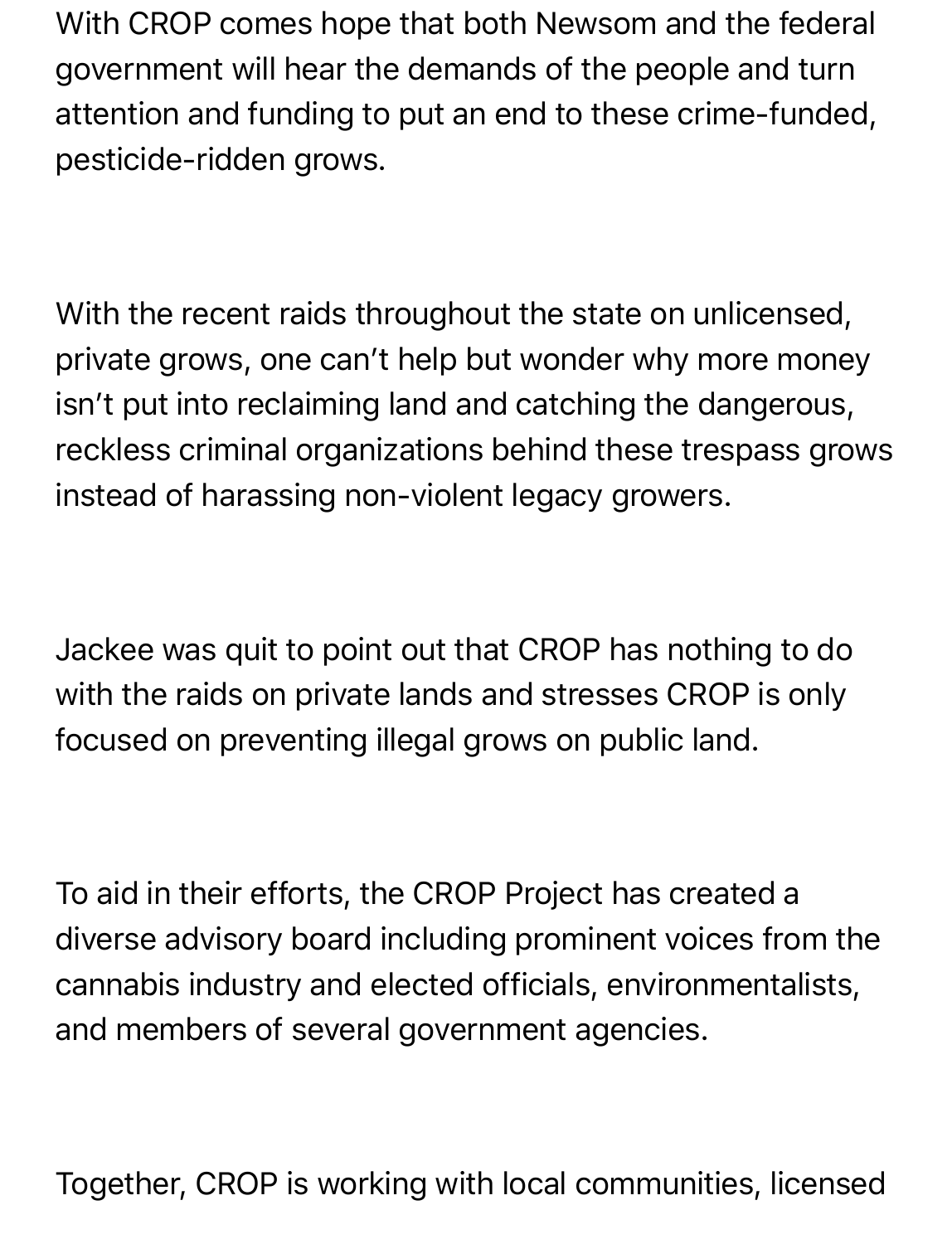cannabis businesses and the federal government to change policy and reclaim public lands.

A few months after launching the project, with the help of Senator Kamala Harris and Rep Jared Huffman, a bill called the Northwest California Wilderness, Recreation, and Working Forests Act was introduced and saw its last action in July when a subcommittee meeting was held on the matter.

If you're interested in seeing this bill and CROP succeed, the project's Regional Field Director, Jackee Riccio suggests the best way to help is simply by "increasing visibility" of the project. Follow their Instagram and Facebook pages.

You can also reach out to your state and federal politicians and express your support on the issue; make sure to reference HR 2250 - Northwest California Wilderness, Recreation, and Working Forests Act when you do.

Last but not least, if you're interested in donating to support